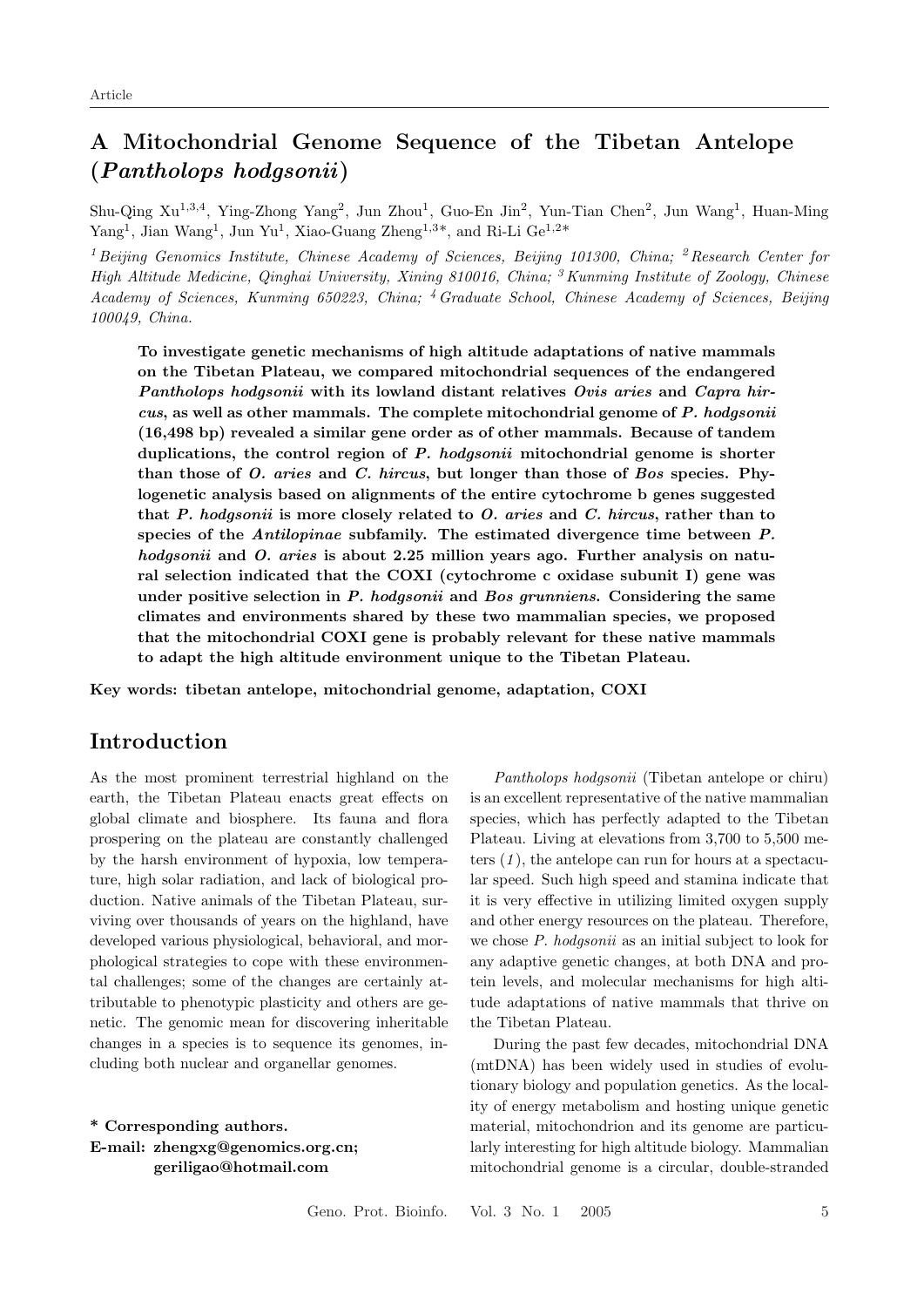molecule with a length of about 16 Kb. In general, it contains 13 protein-coding genes, 2 rRNA genes, 22 tRNA genes, and a non-coding control region  $(2-4)$ . The thirteen proteins encoded by the genome are all related to oxide metabolism.

In the current study, we report a complete mitochondrial genome sequence from a single P. hodgsonii individual and results from comparative analysis in search of genetic outcomes in living under high altitude environments.

### Results

### General features of the P. hodgsonii mitochondrial genome

The *P. hodgsonii* mitochondrial genome is 16,498 bp long, shorter than those of *Ovis aries* (NC<sub>-001941</sub>) and Capra hircus (NC 005044), which are 16,616

bp and 16,640 bp in length, respectively, yet longer than that of Bos taurus (NC<sub>-001567</sub>), Bos indi $cus (NC_005971), and Bubalus bubalis (NC_006295),$ which are 16,338 bp, 16,339 bp, and 16,359 bp in length, respectively. The size differences are resulted from different lengths of the control region among these species. Nucleotide composition analysis revealed that the P. hodgsonii mitochondrial genome is biased towards AT (A 33.59%, T 26.87%, G 13.11%, and C 26.41%); such an AT content is lower than those of O. aries and C. hircus. The P. hodgsonii mitochondrial genome encodes 13 proteins, 2 rRNAs, and 22 tRNAs (Figure 1). Eight tRNA genes and one protein gene are located on the light strand (Table 1). And the number of polymorphic sites at protein coding genes and RNA genes in the mitochondrial genomes of P. hodgsonii, C. hircus and O. aries is shown in Table 2.



Fig. 1 Annotation of the *Pantholops hodgsonii* mitochondrial genome. The original figure was from Bae et al  $(30)$ . ND1 to ND6 refer to NADH subunits; COXI, COXII, COXIII refer to cytochrome c oxidase subunits; ATP6 and ATP8 refer to ATPase6 and ATPase8; the tRNA genes are denoted by shade and are noted accordingly; Origin refers to Origin of L-strand replication. The ATPase8 and ATPase6 genes are overlapped for 40 bp. Some bases between genes are too few to be denoted in the figure.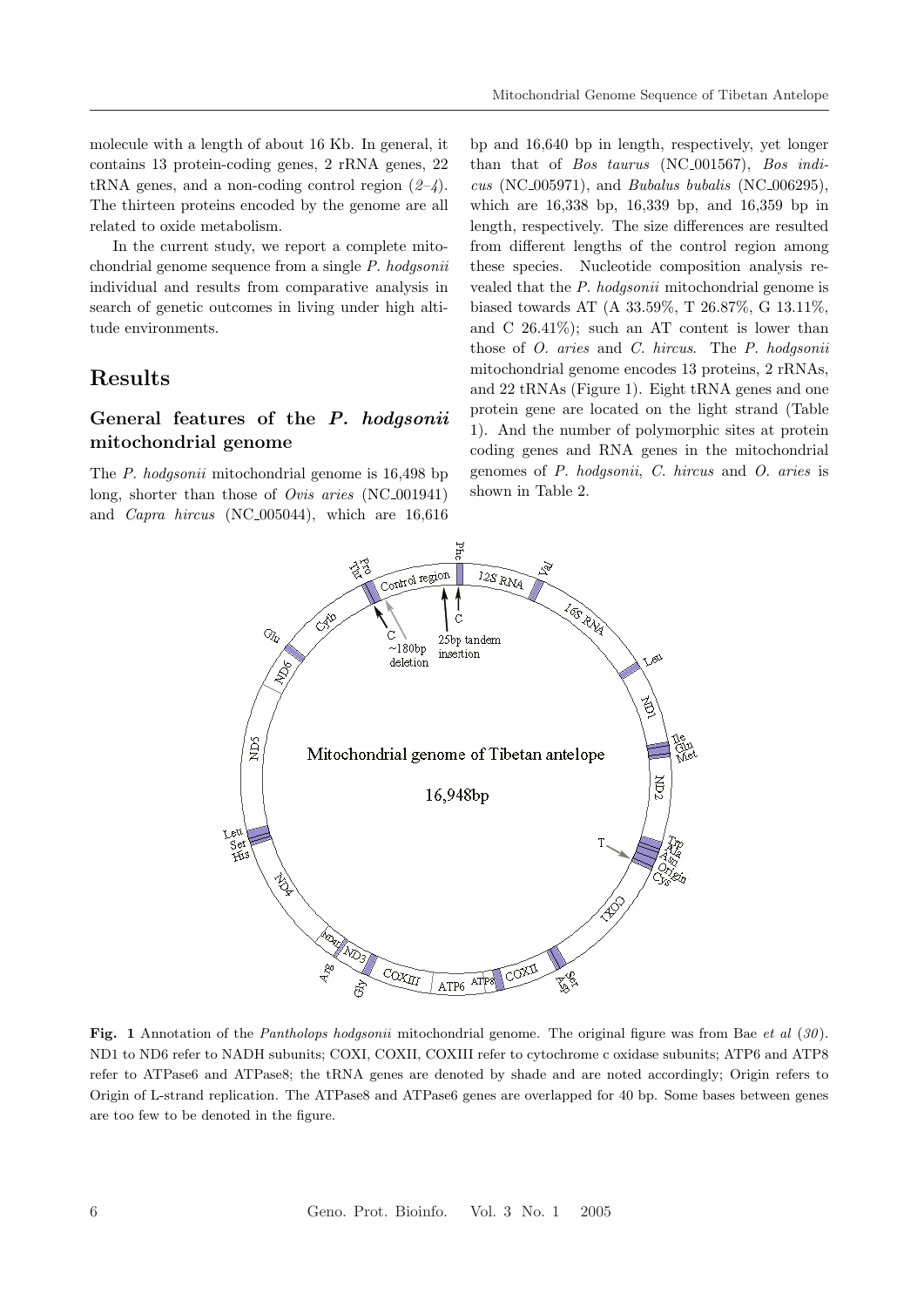| Gene                           | Direction                 | Nucleotide number | Start codon          | Stop codon |
|--------------------------------|---------------------------|-------------------|----------------------|------------|
| $tRNA$ Phe                     | ${\bf F}$                 | $1 - 69$          |                      |            |
| $12S$ rRNA                     | $\mathbf F$               | $70 - 1,026$      |                      |            |
| ${\rm tRNA}$ Val               | $\mathbf{F}$              | $1,027-1,093$     |                      |            |
| 16S rRNA                       | $\mathbf F$               | $1,094 - 2,659$   |                      |            |
| tRNA Leu                       | $\mathbf F$               | $2,663 - 2,737$   |                      |            |
| NADH1                          | $\mathbf F$               | 2,740-3,694       | <b>ATG</b>           | TAa        |
| ${\rm tRNA}$ Ile               | ${\bf F}$                 | $3,696 - 3,764$   |                      |            |
| $tRNA$ Gln                     | $\mathbf R$               | $3,762 - 3,833$   |                      |            |
| tRNA Met                       | ${\bf F}$                 | $3,836 - 3,904$   |                      |            |
| NADH <sub>2</sub>              | $\bold{F}$                | 3,905-4,946       | ATA                  | Taa        |
| tRNA Trp                       | $\mathbf F$               | $4,947 - 5,013$   |                      |            |
| tRNA Ala                       | $\mathbf R$               | $5,015 - 5,083$   |                      |            |
| tRNA Asn                       | ${\bf R}$                 | $5,085 - 5,157$   |                      |            |
| Origin of L-strand replication | ${\bf R}$                 | 5,158-5,189       |                      |            |
| tRNA Cys                       | $\mathbf R$               | $5,190 - 5,256$   |                      |            |
| tRNA Tyr                       | ${\bf R}$                 | $5,257 - 5,324$   |                      |            |
| COXI                           | $\mathbf F$               | 5,326-6,870       | ATG                  | TAA        |
| tRNA Ser                       | $\mathbf R$               | $6,868 - 6,936$   |                      |            |
| tRNA Asp                       | $\mathbf F$               | $6,944 - 7,011$   |                      |            |
| COXII                          | $\mathbf F$               | 7,013-7,696       | ATG                  | <b>TAA</b> |
| tRNA Lys                       | $\mathbf F$               | 7,700-7,767       |                      |            |
| ATPase8                        | $\mathbf F$               | 7,769-7,969       | ATG                  | <b>TAA</b> |
| ATPase6                        | $\mathbf{F}$              | 7,930-8,610       | $\operatorname{ATG}$ | Taa        |
| COXIII                         | $\mathbf F$               | 8,610-9,393       | ATG                  | Taa        |
| tRNA Gly                       | $\mathbf F$               | 9,394-9,462       |                      |            |
| NADH3                          | $\mathbf F$               | $9,463 - 9,809$   | ATA                  | TAa        |
| tRNA Arg                       | $\mathbf F$               | 9,810-9,878       |                      |            |
| NADH4L                         | $\mathbf F$               | $9,879 - 10,175$  | ATG                  | <b>TAA</b> |
| NADH <sub>4</sub>              | $\mathbf F$               | 10,169-11,546     | ATG                  | Taa        |
| ${\rm tRNA}$ His               | $\mathbf F$               | 11,547-11,616     |                      |            |
| tRNA Ser                       | $\boldsymbol{\mathrm{F}}$ | 11,617-11,676     |                      |            |
| tRNA Leu                       | $\mathbf F$               | 11,678-11,747     |                      |            |
| $\rm NADH5$                    | ${\bf F}$                 | 11,748-13,568     | $\rm ATA$            | TAA        |
| NADH6                          | ${\bf R}$                 | 13,555-14,081     | ATG                  | TAA        |
| ${\rm tRNA}$ Glu               | ${\bf R}$                 | 14,080-14,148     |                      |            |
| Cytochrome b                   | ${\bf F}$                 | 14, 153-15, 292   | $\operatorname{ATG}$ | AGA        |
| ${\rm tRNA\ Thr}$              | ${\bf F}$                 | 15,296-15,366     |                      |            |
| $tRNA$ Pro                     | ${\bf R}$                 | 15,366-15,431     |                      |            |
| Control region                 |                           | 15,432-16,498     |                      |            |

Table 1 Components of P. hodgsonii Mitochondrial Genome

### Protein coding genes

There are 13 protein-coding genes in the P. hodgsonii mitochondrial genome. Among these genes, eight use ATG as start codon and three (NADH2, NADH3, NADH5) use ATA as start codon. Some of these 13 protein genes are terminated with incomplete stop codons: NADH1, NADH3, and ATP6 are terminated with TA; COXIII (cytochrome c oxidase subunit III), NADH2, and NADH4 are terminated with T; the rest are terminated with TAA and AGA (Table 1). Presumably, these incomplete stop codons are accommodated post-transcriptionally in the mRNA maturation process, *i.e.* polyadenylation  $(5)$ .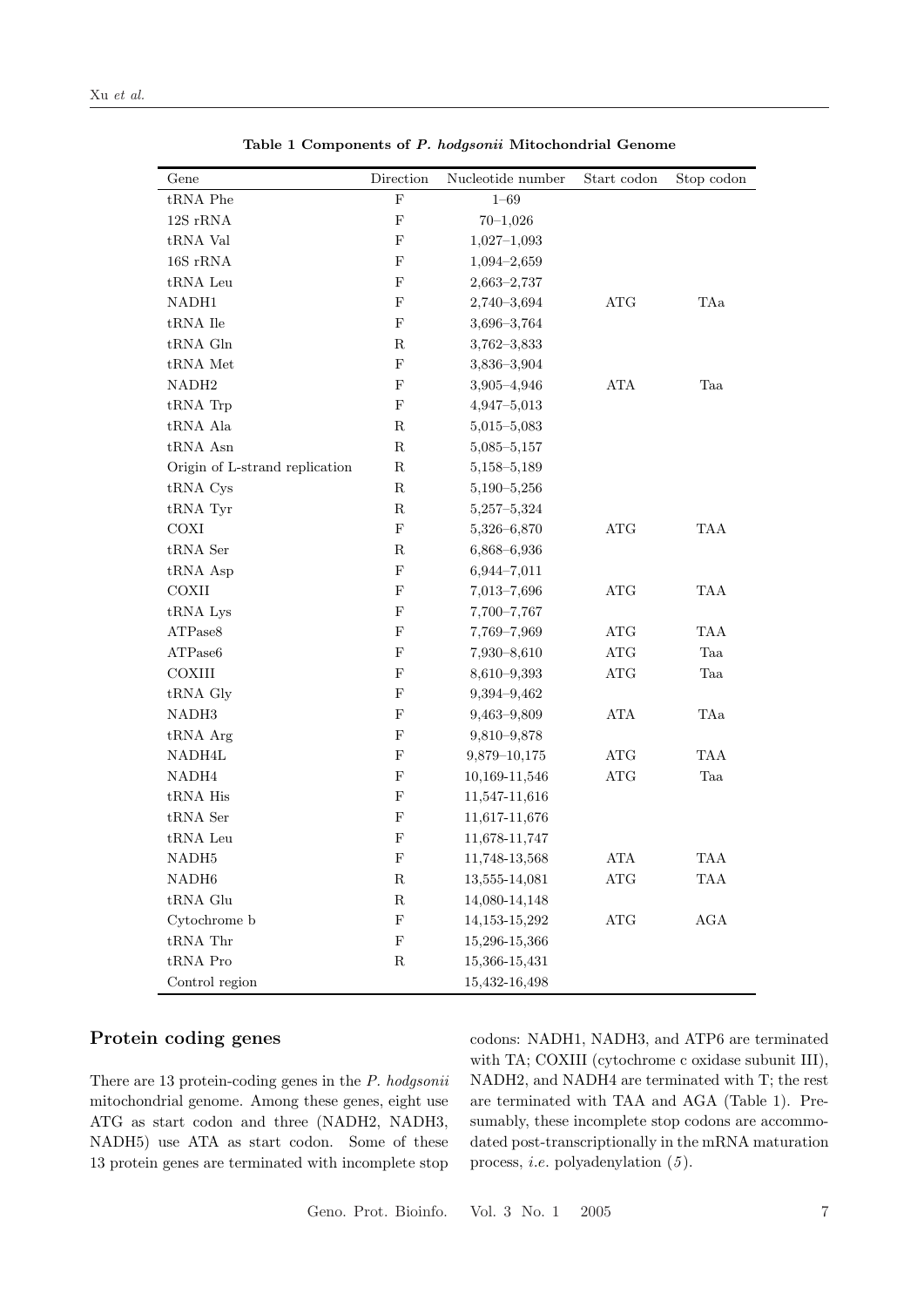| Location     | Gene                    | Number of mutations |                |                |                |  |
|--------------|-------------------------|---------------------|----------------|----------------|----------------|--|
|              |                         | All                 | P. hodgsonii   | C. hircus      | O. aries       |  |
| $\mathbf{1}$ | $tRNA-Phe$              | 9                   | $\overline{4}$ | $\overline{2}$ | 1              |  |
| 70           | 12s rRNA                | 101                 | 39             | 29             | 31             |  |
| 1,027        | ${\rm tRNA\text{-}Val}$ | $10\,$              | 5              | 3              | $\overline{2}$ |  |
| 1,094        | 16s rRNA                | 160                 | 53             | 56             | $\!45\!$       |  |
| 2,663        | $tRNA$ -Leu             | $\overline{4}$      | $\overline{4}$ |                |                |  |
| 2,740        | NU1M                    | 149                 | 53             | 48             | 42             |  |
| 3,762        | $tRNA-Gln(L)$           | $\mathbf{1}$        |                | 1              |                |  |
| 3,836        | $tRNA-Met$              | $\mathbf{1}$        |                | $\mathbf{1}$   |                |  |
| 3,905        | ${\rm NU2M}$            | 168                 | 59             | 63             | 43             |  |
| 4,947        | $tRNA-Trp$              | 3                   |                | 3              |                |  |
| 5,015        | $tRNA-Ala(L)$           | $\overline{4}$      | $\mathbf{1}$   | $\mathbf{1}$   | $\overline{2}$ |  |
| 5,085        | $tRNA-Asn(L)$           | $\overline{4}$      |                | $\overline{2}$ | $\overline{2}$ |  |
| 5,190        | $tRNA-Cys(L)$           | $\mathbf{1}$        |                |                | $\mathbf{1}$   |  |
| 5,257        | $tRNA-Tyr(L)$           | $\overline{4}$      | $\overline{2}$ | 1              | $\mathbf{1}$   |  |
| 5,326        | COXI                    | 241                 | 100            | 65             | $71\,$         |  |
| 6,868        | $tRNA-5er(L)$           | $\overline{4}$      | $\mathbf{1}$   |                | 3              |  |
| 6,944        | $tRNA-Asp$              | 3                   | $\mathbf{1}$   | 1              | $\mathbf{1}$   |  |
| 7,013        | COXII                   | 106                 | 35             | 36             | 32             |  |
| 7,700        | $tRNA-Lys$              | 12                  | $\overline{4}$ | 3              | $\overline{4}$ |  |
| 7,769        | ATP8                    | 39                  | 13             | 12             | $11\,$         |  |
| 7,930        | ATP6                    | 131                 | 44             | 45             | 39             |  |
| 8,610        | COXIII                  | 148                 | 59             | 56             | 30             |  |
| 9,394        | tRNA-Gly                | 4                   | 1              | 2              |                |  |
| 9,463        | ${\rm NU3M}$            | 57                  | 25             | 13             | 17             |  |
| 9,810        | $tRNA-Arg$              | 5                   | $\mathbf{1}$   | 3              | $\mathbf 1$    |  |
| 9,879        | NU4L                    | 45                  | 10             | 10             | 23             |  |
| 10,169       | NU4M                    | 273                 | 101            | 74             | 90             |  |
| 11,547       | $tRNA-His$              | 8                   | 3              |                | 4              |  |
| 11,617       | $tRNA-5er$              | 10                  | 5              | 2              | 3              |  |
| 11,678       | $tRNA$ -Leu             | $\overline{2}$      |                | $\overline{2}$ |                |  |
| 11,748       | NU5M                    | 365                 | 126            | 110            | 121            |  |
| 13,555       | NU6M(L)                 | 69                  | 19             | 25             | 24             |  |
| 14,080       | $tRNA-Glu(L)$           | 6                   | $\,3$          | $\overline{2}$ | $\mathbf 1$    |  |
| 14,153       | <b>CYB</b>              | 185                 | 60             | 62             | 57             |  |
| 15,296       | $tRNA$ -Thr             | 11                  | 6              | 4              | $\mathbf 1$    |  |
| 15,366       | $tRNA-Pro(L)$           | 5                   |                | $\overline{4}$ | 1              |  |

Table 2 Number of Polymorphic Sites at Protein Coding Genes and RNA Genes

Number of polymorphic sites at protein coding genes and RNA genes in the mitochondrial genomes of P. hodgsonii, C. hircus and O. aries. The column "All" refers to the number of sites at which all three species are different; the column "P. hodgsonii" refers to number of the sites at which P. hodgsonii is different from the other two species.

We compared protein sequences between P. hodgsonii and other mammalian species. The P. hodgsonii CYTB, ND6, ND4L, and COXII bare higher homology to those of C. hircus than O. aries and other species; Its COXI, COXIII, NU1M, NU2M, NU3M, NU4M, NU5M, and NU6M are most similar to those of O. aries than C. hircus and other species. Interestingly, ATP8 of P. hodgsonii is 93.93% identical to that of Bos grunniens whereas it shares much identity with those of other species, including those of O. aries (89.39%) and C. hircus (83.33%). The nucleotide similarity of these P. hodgsonii proteins is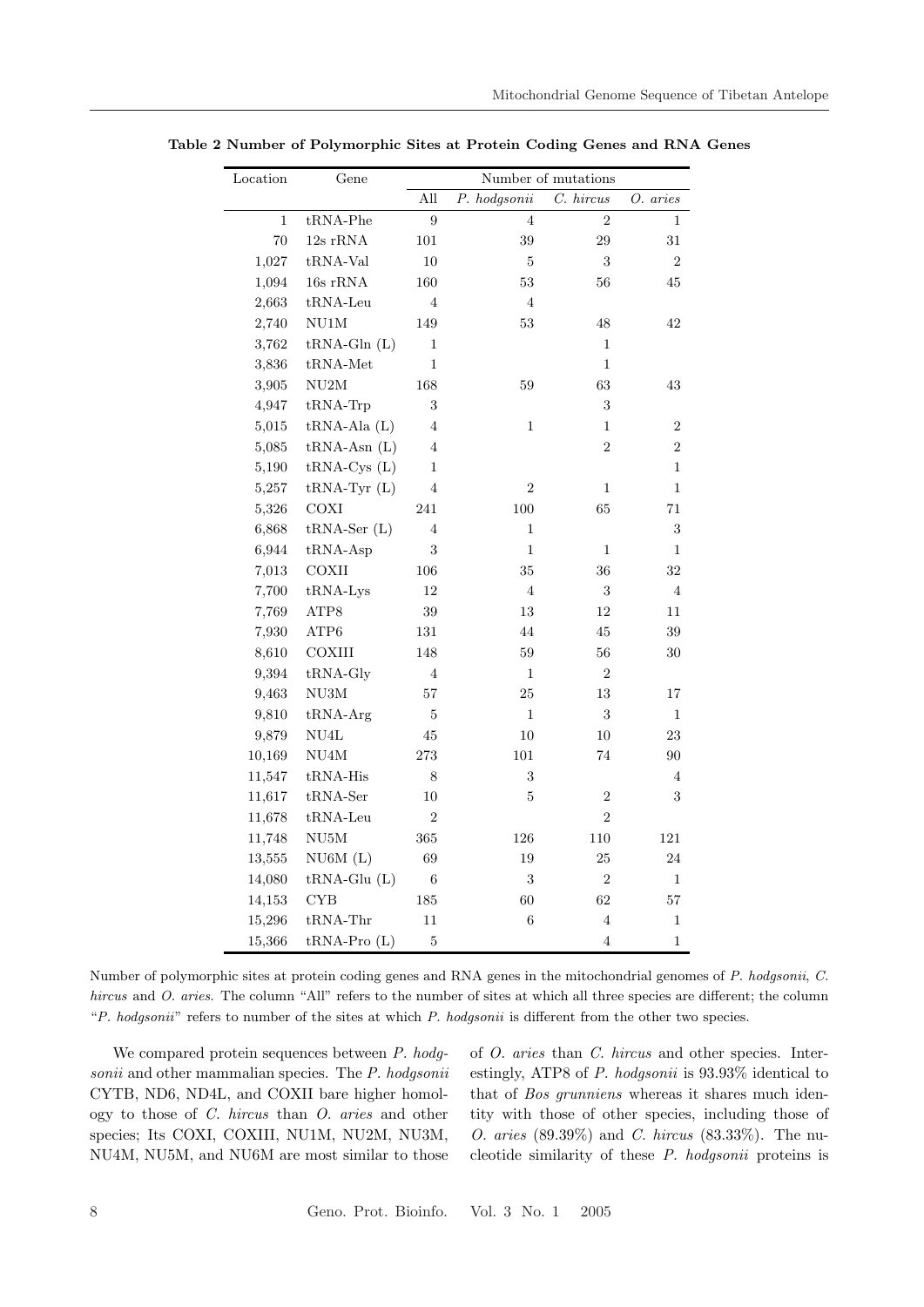in general higher when compared to O. aries and C. hircus than to other species. AT contents of the P. hodgsonii protein coding genes are higher than those of human and lower than those of mouse and rat (Data not shown).

We analyzed mutations of four protein coding genes in details, including CYTB, COXI, COXII, and COXIII, among O. aries, C. hircus, B. grunniens, P. hodgsonii, and a few other species of the Bovidae family, attempting to predict possible functional implications for mutations discovered from comparative analyses. In the case of COXI, there are five mutations affecting amino acids in P. hodgsonii, four in B. grunniens, three in C. hircus, and none in O. aries, as compared with B. taurus (Table 3). The amino acid changes in P. hodgsonii and B. grunniens occur mostly at sites between 400 and 500 (Table 3, Figure 2), whereas in C. hircus the mutations were found within 150 to 512. The region from 400 to 500 constitutes the transmembrane components X, XI, and XII.

| <b>Species</b> | Mutation | E/B            | Neighbor     | Rigidity   | Volume   | Charge         | Polarity       |
|----------------|----------|----------------|--------------|------------|----------|----------------|----------------|
|                |          |                | rigidity     |            | change   | change         | change         |
| $C.$ hircus    | V155I    | 64             | $-0.2351483$ | $-0.34353$ | 26.7     | $\overline{0}$ | $\Omega$       |
|                | A308T    | 5              | $-0.2854679$ | $-0.4675$  | 27.5     | $\overline{0}$ | $\Omega$       |
|                | N512S    | 80             | 2.12195984   | 2.659928   | $-114.1$ | $\theta$       | $-2$           |
| P. hodgsonii   | F8Y      | 136            | 0.2337137    | $-0.0661$  | 3.7      | $\Omega$       | $\Omega$       |
|                | D407T    | 76             | 0.63863865   | 0.801412   | 5        | 1              | $-1$           |
|                | M449V    | 129            | 0.05870691   | 1.199486   | $-22.9$  | $\Omega$       | $\Omega$       |
|                | L467V    | 34             | 0.18495316   | 0.683123   | $-26.7$  | $\Omega$       | $\Omega$       |
|                | T509V    | 52             | $-0.2661298$ | $-0.22177$ | 23.9     | $\overline{0}$ | $^{-1}$        |
| B. grunniens   | Y440S    | 108            | $-0.3272085$ | 0.142943   | $-193.6$ | $\Omega$       | $\Omega$       |
|                | S441P    | $\overline{5}$ | 0.35454652   | $-0.54554$ | 112.7    | $\overline{0}$ | 1              |
|                | I453V    | 51             | 0.1775126    | $-0.22684$ | $-26.7$  | $\Omega$       | $\Omega$       |
|                | F476L    | 96             | 0.08862233   | 0.404623   | $-23.2$  | $\overline{0}$ | $\overline{0}$ |

Table 3 Amino Acid Mutations of the COXI Gene

Amino acid mutations of the COXI gene for C. hircus, P. hodgsonii, and B. grunniens, as compared with B. taurus. The influences of these mutations are predicted by the methods referred from Mirkovic *et al*  $(31)$ .

| -MFINRWLIS TNHKDIGTLY LLFGAWAGMV GTALSLLIRA ELGOPGTLLG DDOIYNVVVT<br>B. taurus<br><i>B.bubalis</i><br><i>B.qrunniens</i><br>P.hodgsonii<br><i>S.scrofa</i><br><i>O.aries</i><br>M.munt jak<br>C.familiaris<br>E.caballus<br>M.musculus<br>C.hircus<br><i>H. sapiens</i><br>E.robustus<br>U.arctos<br><i>U.maritimus</i><br><i>X.laevis</i><br>G.gallus<br><i>A.albifrons</i><br><i>B.rerio</i><br>T.rubripes |  |  |  |     |
|--------------------------------------------------------------------------------------------------------------------------------------------------------------------------------------------------------------------------------------------------------------------------------------------------------------------------------------------------------------------------------------------------------------|--|--|--|-----|
|                                                                                                                                                                                                                                                                                                                                                                                                              |  |  |  | 60  |
|                                                                                                                                                                                                                                                                                                                                                                                                              |  |  |  | 60  |
|                                                                                                                                                                                                                                                                                                                                                                                                              |  |  |  | 60  |
|                                                                                                                                                                                                                                                                                                                                                                                                              |  |  |  | -60 |
|                                                                                                                                                                                                                                                                                                                                                                                                              |  |  |  | 60  |
|                                                                                                                                                                                                                                                                                                                                                                                                              |  |  |  | 60  |
|                                                                                                                                                                                                                                                                                                                                                                                                              |  |  |  | 60  |
|                                                                                                                                                                                                                                                                                                                                                                                                              |  |  |  | 60  |
|                                                                                                                                                                                                                                                                                                                                                                                                              |  |  |  | 60  |
|                                                                                                                                                                                                                                                                                                                                                                                                              |  |  |  | 60  |
|                                                                                                                                                                                                                                                                                                                                                                                                              |  |  |  | 60  |
|                                                                                                                                                                                                                                                                                                                                                                                                              |  |  |  | 60  |
|                                                                                                                                                                                                                                                                                                                                                                                                              |  |  |  | 60  |
|                                                                                                                                                                                                                                                                                                                                                                                                              |  |  |  | 60  |
|                                                                                                                                                                                                                                                                                                                                                                                                              |  |  |  | 60  |
|                                                                                                                                                                                                                                                                                                                                                                                                              |  |  |  | 60  |
|                                                                                                                                                                                                                                                                                                                                                                                                              |  |  |  | 60  |
|                                                                                                                                                                                                                                                                                                                                                                                                              |  |  |  | 60  |
|                                                                                                                                                                                                                                                                                                                                                                                                              |  |  |  | 60  |
|                                                                                                                                                                                                                                                                                                                                                                                                              |  |  |  | 60  |
|                                                                                                                                                                                                                                                                                                                                                                                                              |  |  |  | -60 |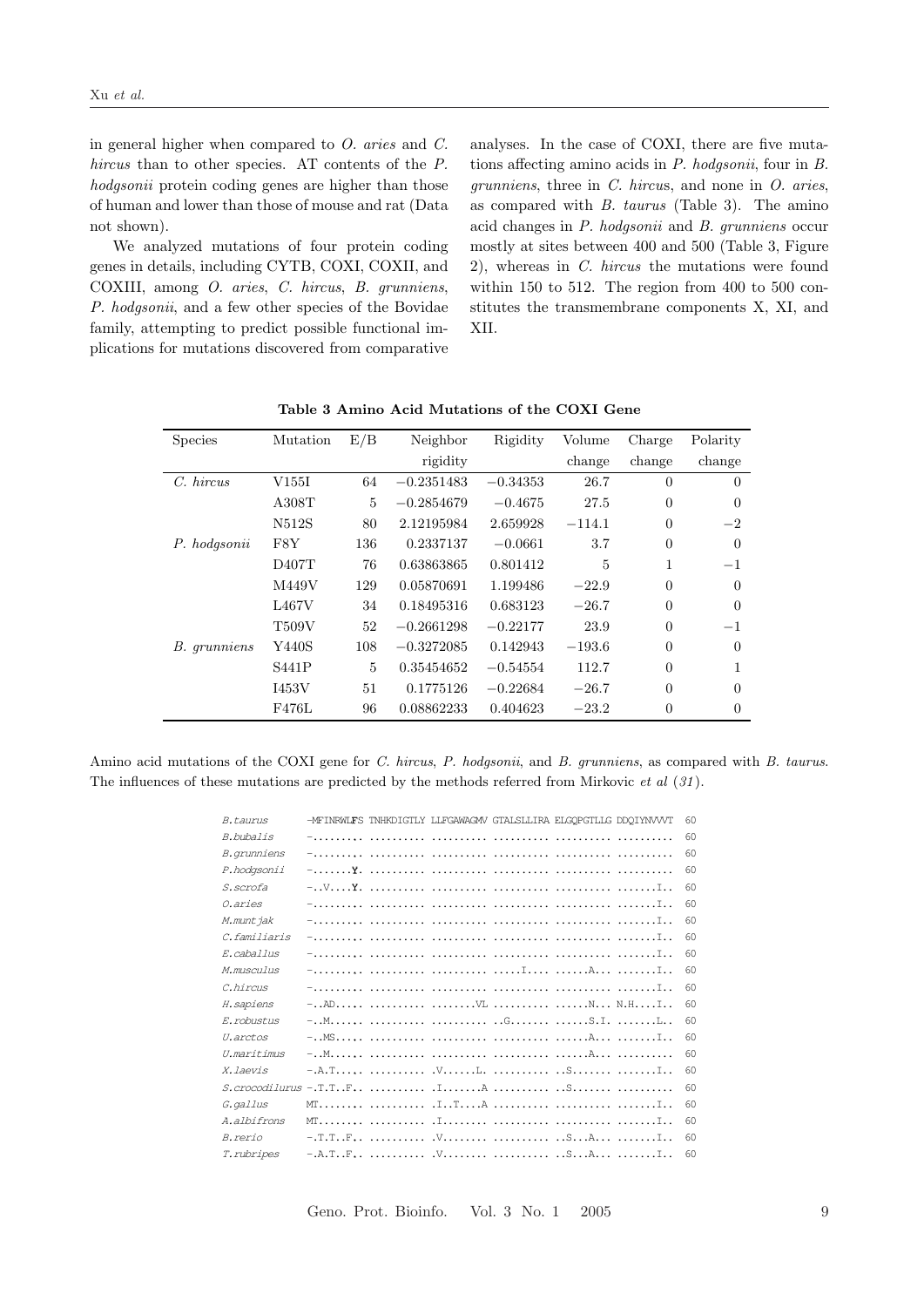| <i>B. taurus</i>         |   |                          |        | AHAFVMIFFM VMPIMIGGFG NWLVPLMIGA PDMAFPRMNN MSFWLLPPSF LLLLASSMVE |                  |        | 120        |
|--------------------------|---|--------------------------|--------|-------------------------------------------------------------------|------------------|--------|------------|
| B.bubalis                |   | .                        | $\sim$ | .                                                                 | .                |        | 120        |
| B. grunniens             |   |                          |        |                                                                   |                  |        | 120        |
| P.hodgsonii              |   |                          |        |                                                                   |                  |        | 120        |
| S. scrofa                |   |                          |        |                                                                   |                  |        | 120        |
| 0.aries                  |   |                          |        |                                                                   |                  |        | 120        |
| M.munt jak               |   |                          |        |                                                                   |                  |        | 120        |
| C.familiaris             |   |                          |        |                                                                   |                  |        | 120        |
| E.caballus               |   |                          |        |                                                                   |                  |        | 120        |
| M.musculus               |   |                          |        |                                                                   |                  |        | 120        |
| C.hircus                 |   |                          |        |                                                                   |                  |        | 120        |
| H. sapiens               |   |                          |        |                                                                   |                  |        | 120        |
| E.robustus               | . |                          |        |                                                                   |                  |        | 120        |
| U. arctos                |   |                          |        |                                                                   |                  |        | 120        |
| U.maritimus              |   |                          |        |                                                                   |                  |        | 120        |
| X.laevis                 |   |                          |        |                                                                   | .                | . G. . | 120        |
|                          |   |                          |        |                                                                   |                  |        | 120<br>120 |
| G. gallus<br>A.albifrons | . | .                        |        |                                                                   |                  | . T    | 120        |
| B.rerio                  | . |                          |        |                                                                   | . T. .           |        | 120        |
| T.rubripes               | . |                          |        |                                                                   | .                | . G. . | 120        |
|                          |   |                          |        |                                                                   |                  |        |            |
| B. taurus                |   |                          |        | AGAGIGWIVY PPLAGNLAHA GASVDLIIFS LHLAGVSSIL GAINFITTII NMKPPAMSOY |                  |        | 180        |
| B.bubalis                |   |                          |        |                                                                   |                  |        | 180        |
| B. grunniens             |   |                          |        |                                                                   |                  |        | 180        |
| P.hodgsonii              |   |                          |        |                                                                   |                  |        | 180        |
| S. scrofa                | . | and a state of the state |        |                                                                   |                  |        | 180        |
| 0. aries                 | . |                          |        |                                                                   |                  |        | 180        |
| M.munt jak               |   |                          |        |                                                                   |                  |        | 180        |
| C.familiaris             |   |                          |        |                                                                   |                  |        | 180        |
| E. caballus              |   |                          |        |                                                                   | . 1.             |        | 180        |
| M.musculus               | . |                          |        |                                                                   |                  |        | 180        |
| C.hircus                 |   |                          |        |                                                                   |                  |        | 180<br>180 |
| H. sapiens<br>E.robustus |   |                          |        |                                                                   |                  |        | 180        |
| U.arctos                 |   |                          |        |                                                                   |                  |        | 180        |
| U.maritimus              |   |                          |        |                                                                   |                  |        | 180        |
| X.laevis                 |   |                          |        |                                                                   |                  |        | 180        |
|                          |   |                          |        |                                                                   |                  |        | 180        |
| G. gallus                |   |                          |        |                                                                   |                  | . L.   | 180        |
| A.albifrons              |   |                          |        | A I A. L                                                          |                  |        | 180        |
| B.rerio                  |   |                          |        |                                                                   | $1.1.1.1.1.1$ TT |        | 180        |
| T.rubripes               |   |                          |        |                                                                   |                  |        | 180        |
|                          |   |                          |        |                                                                   |                  |        |            |
| <i>B. taurus</i>         |   |                          |        | QTPLFVWSVM ITAVLLLLSL PVLAAGITML LTDRNLNTTF FDPAGGGDPI LYQHLFWFFG |                  |        | 240        |
| B.bubalis                |   | .                        |        |                                                                   | .                |        | 240        |
| B. grunniens             |   |                          |        |                                                                   |                  |        | 240<br>240 |
| P.hodgsonii<br>S. scrofa |   |                          |        |                                                                   |                  |        | 240        |
| 0.aries                  |   |                          |        |                                                                   |                  |        | 240        |
| M.munt jak               |   |                          |        |                                                                   |                  |        | 240        |
| C.familiaris             |   |                          |        |                                                                   |                  |        | 240        |
| E.caballus               |   |                          |        |                                                                   |                  |        | 240        |
| M.musculus               |   |                          |        |                                                                   |                  |        | 240        |
| C.hircus                 |   |                          |        |                                                                   |                  |        | 240        |
| H. sapiens               |   |                          |        |                                                                   |                  |        | 240        |
| E.robustus               |   |                          |        |                                                                   |                  |        | 240        |
| U.arctos                 |   |                          |        |                                                                   |                  |        | 240        |
| U.maritimus              |   |                          |        |                                                                   |                  |        | 240        |
| X.laevis                 |   |                          |        |                                                                   |                  |        | 240        |
|                          |   |                          |        |                                                                   |                  |        | 240        |
| G. gallus                |   |                          |        |                                                                   |                  |        | 240        |
| A.albifrons              |   |                          |        |                                                                   |                  |        | 240        |
| B.rerio                  |   |                          |        |                                                                   |                  |        | 240        |
| T.rubripes               |   |                          |        |                                                                   |                  |        | 240        |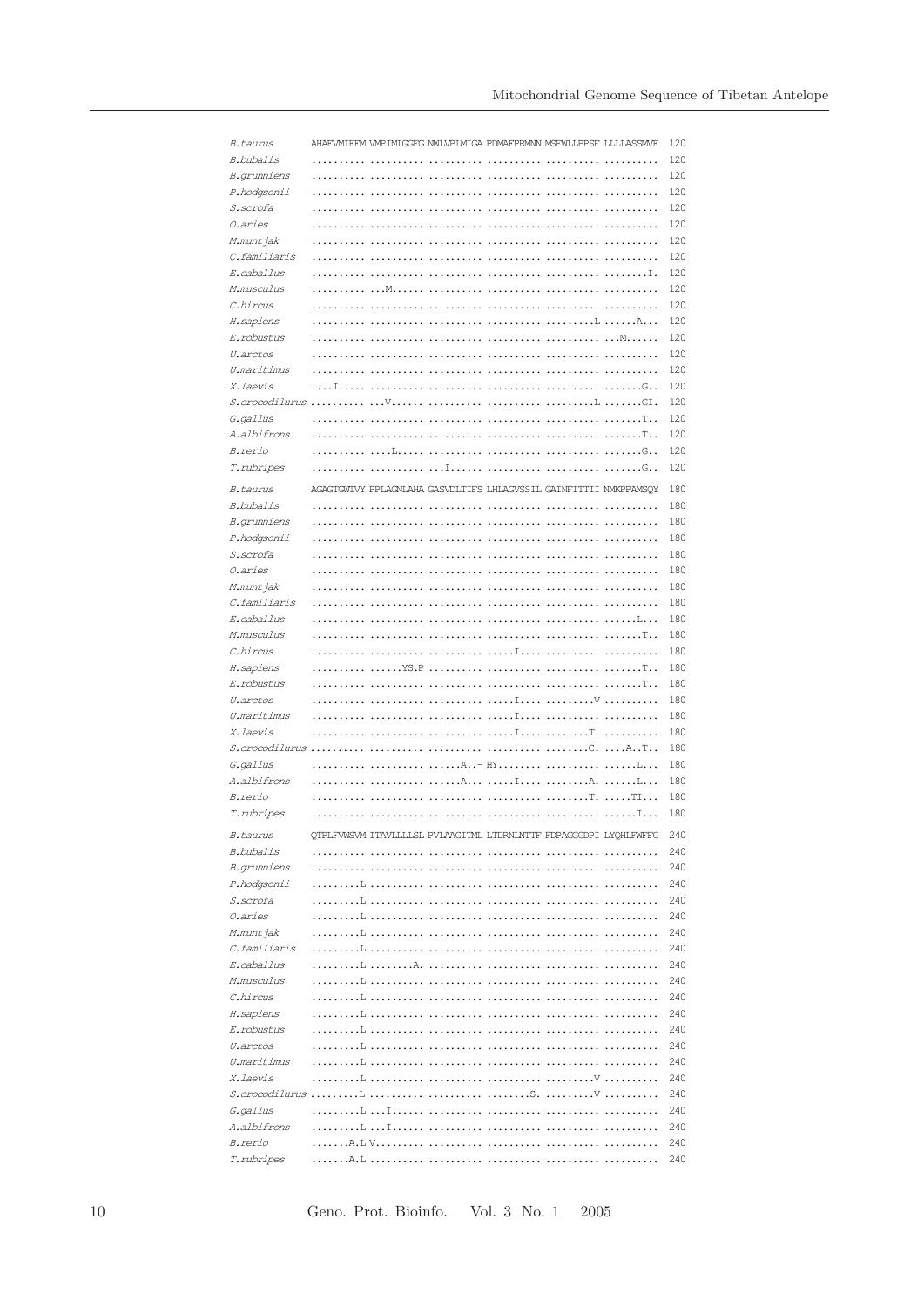| B. taurus      |   |                                  |                          | HPEVYILILP GFGMISHIVT YYSGKKEPFG YMGMVWAMMS IGFLGFIVWA HHMFTVGMDV |                             |                       | 300 |
|----------------|---|----------------------------------|--------------------------|-------------------------------------------------------------------|-----------------------------|-----------------------|-----|
| B.bubalis      |   |                                  |                          |                                                                   |                             |                       | 300 |
| B. grunniens   |   |                                  |                          |                                                                   |                             |                       | 300 |
| P.hodgsonii    |   |                                  |                          |                                                                   |                             |                       | 300 |
| S. scrofa      |   | .                                |                          |                                                                   |                             |                       | 300 |
| 0. aries       |   |                                  | and a state of the state | .                                                                 | and a complete state        |                       | 300 |
| M.munt jak     |   |                                  |                          |                                                                   |                             |                       | 300 |
| C.familiaris   |   |                                  |                          |                                                                   |                             |                       | 300 |
| E. caballus    |   |                                  |                          |                                                                   |                             |                       | 300 |
| M.musculus     |   | $\ldots$ I. $\ldots$ V. $\ldots$ | .                        |                                                                   |                             |                       | 300 |
| C.hircus       |   | .                                | .                        | .                                                                 | .                           |                       | 300 |
| H. sapiens     | . | .                                | .                        |                                                                   |                             |                       | 300 |
| E. robustus    |   |                                  |                          | . V.                                                              |                             |                       | 300 |
| U.arctos       |   |                                  |                          |                                                                   |                             |                       | 300 |
| U.maritimus    |   |                                  | .                        | .                                                                 |                             |                       | 300 |
| X.laevis       |   |                                  |                          |                                                                   |                             |                       | 300 |
|                |   |                                  |                          |                                                                   | .                           |                       | 300 |
| G. gallus      |   |                                  |                          |                                                                   |                             | $\ldots$              | 300 |
| A.albifrons    |   | .   I V                          |                          | $\ldots$ $\mathbb{L}$ .                                           |                             |                       | 300 |
| B.rerio        |   | IV.AA                            |                          |                                                                   | . A L.                      |                       | 300 |
| T.rubripes     |   | . A                              |                          |                                                                   | $\ldots$ . $A$ $\ldots$ $L$ |                       | 300 |
|                |   |                                  |                          |                                                                   |                             |                       |     |
| B. taurus      |   |                                  |                          | DTRAYFTSAT MIIAIPTGVK VFSWLATLHG GNIKWSPAMM WALGFIFLFT VGGLTGIVLA |                             |                       | 360 |
| $B. b$ ubalis  |   | .                                |                          |                                                                   |                             |                       | 360 |
| B. grunniens   | . | .                                | .                        | .                                                                 |                             |                       | 360 |
| P.hodgsonii    |   | .                                |                          |                                                                   |                             |                       | 360 |
| S. scrofa      |   |                                  |                          |                                                                   |                             |                       | 360 |
| 0. aries       |   |                                  |                          | .                                                                 | .                           |                       | 360 |
| M.munt jak     |   |                                  |                          |                                                                   |                             |                       | 360 |
| C.familiaris   |   |                                  | .                        |                                                                   |                             |                       | 360 |
| E. caballus    |   |                                  |                          |                                                                   |                             |                       | 360 |
| M.musculus     |   |                                  |                          |                                                                   |                             |                       | 360 |
| C.hircus       |   |                                  |                          |                                                                   |                             |                       | 360 |
| H. sapiens     |   |                                  |                          | S.MA.VL                                                           |                             |                       | 360 |
| E.robustus     |   |                                  |                          |                                                                   | . L.                        |                       | 360 |
| U.arctos       |   |                                  |                          |                                                                   | .                           |                       | 360 |
| U.maritimus    |   |                                  | .                        |                                                                   |                             | and a straightful and | 360 |
| X. laevis      |   |                                  |                          |                                                                   |                             |                       | 360 |
| S.crocodilurus |   | 1.1.1.1                          |                          | . I DA. LL                                                        |                             |                       | 360 |
| G. gallus      |   | $\ldots$ I.                      |                          | .TD.P.L  I                                                        |                             |                       | 360 |
| A.albifrons    |   | . . I .                          | .                        | .TD.P.L                                                           |                             | Ι.,                   | 360 |
| B.rerio        |   |                                  |                          | .A. <b>ETP. L</b>                                                 |                             |                       | 360 |
| T.rubripes     |   |                                  |                          |                                                                   |                             |                       | 360 |
| B. taurus      |   |                                  |                          | NSSLDIVLHD TYYVVAHFHY VLSMGAVFAI MGGFVHWFPL FSGYTIADTW AKIHFAIMFV |                             |                       | 420 |
| B.bubalis      |   |                                  |                          |                                                                   |                             |                       | 420 |
| B. grunniens   |   |                                  |                          |                                                                   |                             |                       | 420 |
| P.hodgsonii    |   |                                  |                          |                                                                   |                             |                       | 420 |
| S. scrofa      |   |                                  |                          |                                                                   |                             |                       | 420 |
| 0.aries        |   |                                  |                          |                                                                   |                             |                       | 420 |
| M.munt jak     |   |                                  |                          |                                                                   |                             |                       | 420 |
| C.familiaris   |   |                                  |                          |                                                                   |                             |                       | 420 |
| E. caballus    |   |                                  |                          |                                                                   |                             |                       | 420 |
| M.musculus     |   |                                  |                          |                                                                   |                             |                       | 420 |
| C.hircus       |   |                                  |                          |                                                                   |                             |                       | 420 |
| H. sapiens     |   |                                  |                          |                                                                   |                             |                       | 420 |
| E.robustus     |   |                                  |                          |                                                                   |                             |                       | 420 |
| U.arctos       |   |                                  |                          |                                                                   |                             |                       | 420 |
| U.maritimus    |   |                                  |                          |                                                                   |                             |                       | 420 |
| X.laevis       |   |                                  |                          |                                                                   |                             |                       | 420 |
|                |   |                                  |                          |                                                                   |                             |                       | 420 |
| G. gallus      |   |                                  |                          | A   LAT .T.FHPS. T.AGVT                                           |                             |                       | 420 |
| A.albifrons    |   |                                  |                          | A   LAT LT.FHQ AGVT                                               |                             |                       | 420 |
| B.rerio        |   |                                  |                          |                                                                   |                             |                       | 420 |
| T.rubripes     |   |                                  |                          |                                                                   |                             |                       | 420 |

Geno. Prot. Bioinfo.  $\,$  Vol. 3 No. 1  $\,$  2005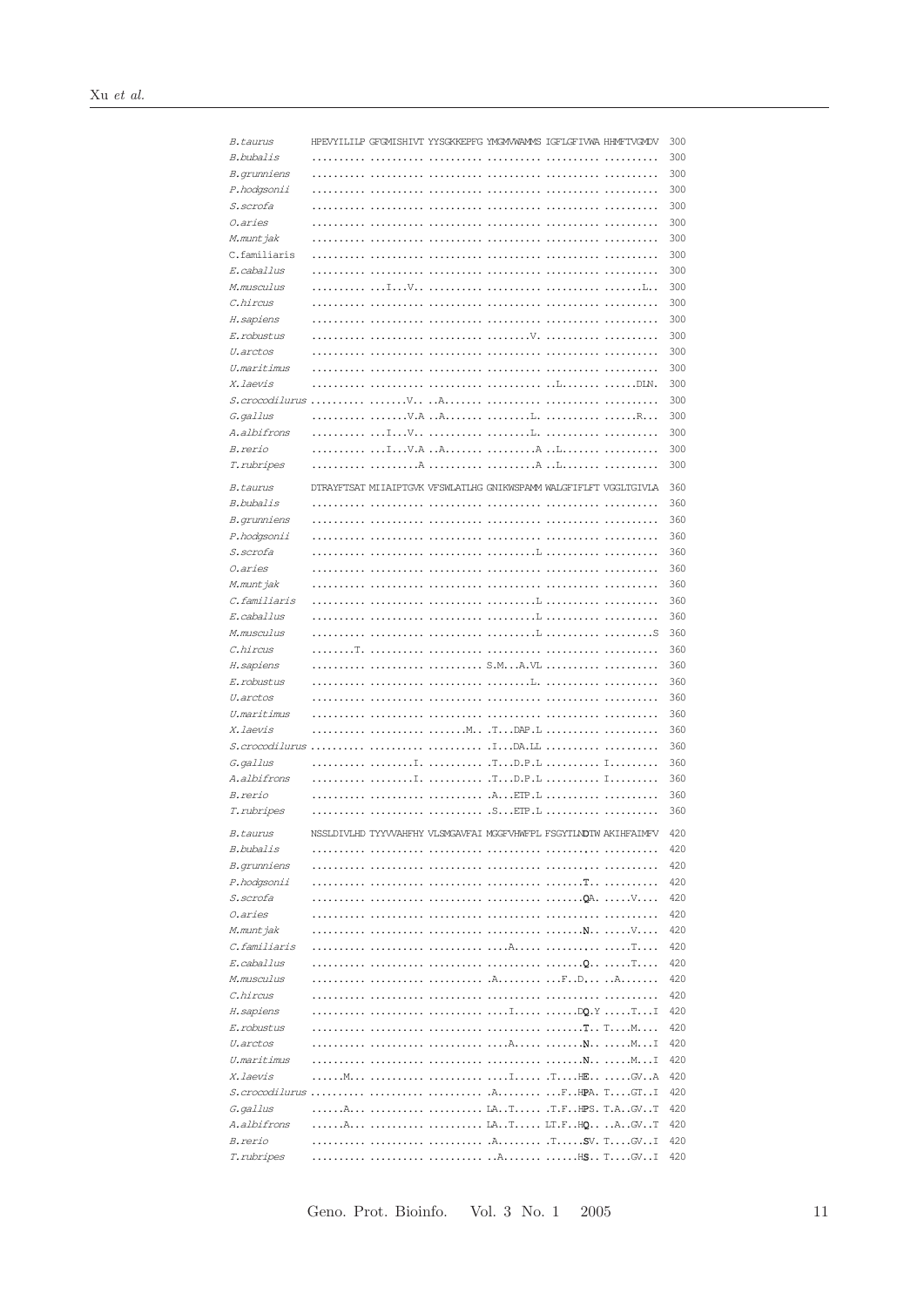| <i>B. taurus</i>   | GVNMTFFPQH FLGLSGMPRR YSDYPDAYIM WNTISSMGSF ISLTAVMLMV FIIWEAFASK                                                       | 480 |
|--------------------|-------------------------------------------------------------------------------------------------------------------------|-----|
| B.bubalis          |                                                                                                                         | 480 |
| B. grunniens       | SP, V  L                                                                                                                | 480 |
| P.hodgsonii        |                                                                                                                         | 480 |
| <i>S.scrofa</i>    |                                                                                                                         | 480 |
| <i>O.aries</i>     |                                                                                                                         | 480 |
| M.munt jak         |                                                                                                                         | 480 |
| C.familiaris       |                                                                                                                         | 480 |
| E. caballus        |                                                                                                                         | 480 |
| M.musculus         |                                                                                                                         | 480 |
| C.hircus           |                                                                                                                         | 480 |
| H. sapiens         | L  T ILV I .M                                                                                                           | 480 |
| E.robustus         |                                                                                                                         | 480 |
| U.arctos           |                                                                                                                         | 480 |
| U.maritimus        |                                                                                                                         | 480 |
| X.laevis           | L A L VIL VIM.M A.                                                                                                      | 480 |
|                    | $S.\n$ crocodilurus $\dots A.\n$ $\dots \dots I.\n$ $I.\n$ $U.\n$ $VG.M.M.\n$ $ST.$                                     | 480 |
| G. gallus          | L A L LIL MIMIM VSA.                                                                                                    | 480 |
| A.albifrons        |                                                                                                                         | 480 |
| <i>B.rerio</i>     |                                                                                                                         | 480 |
| T.rubripes         | $\ldots$ L $\ldots$ $A$ $\ldots$ $A$ <b>L</b> $\ldots$ SV $\ldots$ I $\ldots$ M $\vee$ $M$ <b>M</b> $\ldots$ L $\ldots$ | 480 |
|                    |                                                                                                                         |     |
| B. taurus          | REVLIVDLIT TNLEWLNGCP PPYHTFEEP-TYVNLK----<br>520                                                                       |     |
| B.bubalis          | S  - -<br>520                                                                                                           |     |
| B. grunniens       | = ==<br>520                                                                                                             |     |
| P.hodgsonii        | 520                                                                                                                     |     |
| S. scrofa          | SA.ES  H   I ----<br>520                                                                                                |     |
| <i>O.aries</i>     | 520                                                                                                                     |     |
| M.munt jak         | E  - -<br>520                                                                                                           |     |
| C.familiaris       | $AM.E$ I $H$ IQ.---<br>520                                                                                              |     |
| E. caballus        | $\ldots$ S. .E. .S $\ldots$ H $\ldots$ <b>A</b> -<br>520                                                                |     |
| M.musculus         | MS.SYAS H - KV.----<br>520                                                                                              |     |
| C.hircus           | 520                                                                                                                     |     |
| H. sapiens         | .KM.EEPS MY  - V.MKS-----<br>520                                                                                        |     |
| E.robustus         | $A$ $S$ <b>A</b> FP.WS--<br>520                                                                                         |     |
| U.arctos           | AV.ES I H  - <b>A</b> T----<br>520                                                                                      |     |
| <i>U.maritimus</i> | 520<br>AV.ES IH  - <b>A</b> T----                                                                                       |     |
| X.laevis           | T.YES .MQ TLKTSL VQI.HOMIKS<br>520                                                                                      |     |
|                    | $S.\croscolilurus$ $SLEA.N$ $H$ $FY$ $F.QTSRE--$<br>520                                                                 |     |
| G. gallus          | $.K. QPE. A. I. IH. - AF. QVQE---$<br>520                                                                               |     |
| A.albifrons        | $.K. QPE$ $.V. IH$ $1.11$ $AF. QVQE--$<br>520                                                                           |     |
| B.rerio            | $\ldots$ .S.EA VH  AF.QIQSN--<br>520                                                                                    |     |

Fig. 2 Alignment of amino acid sequences of the COXI gene using CLUSTAL W1.83. The species included were Bos taurus (P00396), Bubalus bubalis (YP 087084), Bos grunniens (YP 133786), Pantholops hodgsonii, Sus scrofa (NP 008636), Ovis aries(NP 008408), Muntiacus muntjak (AY225986), Canis familiaris (NP 008473), Equus caballus (NP 007162), Mus musculus (NP 904330), Capra hircus (NP 877405), Homo sapiens (NP 536845), Eschrichtius robustus (NP 944635), Ursus arctos (Q8SJI5), Ursus maritimus (Q8SJH3), Xenopus laevis (P00398), Shinisaurus crocodilurus (NC 005959), Gallus gallus (P18943), Anser albifrons (NP 777304), Brachydanio rerio (Q9MIY8), and Takifugu rubripes (NP\_694917). Mutations of P. hodgsonii were highlighted as bold letters.

#### RNA genes

#### Control region

There are 22 tRNA genes identified in the P. hodgsonii mitochondrial genome, typical for mammalian mitochondrial genomes  $(6-9)$ . Lengths of these tR-NAs range from 65 to 74 bp. Some indels occur in the dihydrouridine and  $T\psi C$  arms (Figure 1). The 12S rRNA and 16S rRNA genes are 957 bp and 1,566 bp in length, respectively.

Mitochondrial control region of P. hodgsonii is 1,067 bp in length, shorter than that of  $O$ . aries  $(1,180$  bp), C. hircus  $(1,212$  bp), domestic dog  $(1,270$  bp), and domestic horse (1,192 bp), but longer than that of B. taurus (910 bp), B. indicus (913 bp), B. bubalis (910 bp), and B. grunniens (894 bp). By using the Tandem Repeats Finder  $(10)$ , we found a 75-bp tan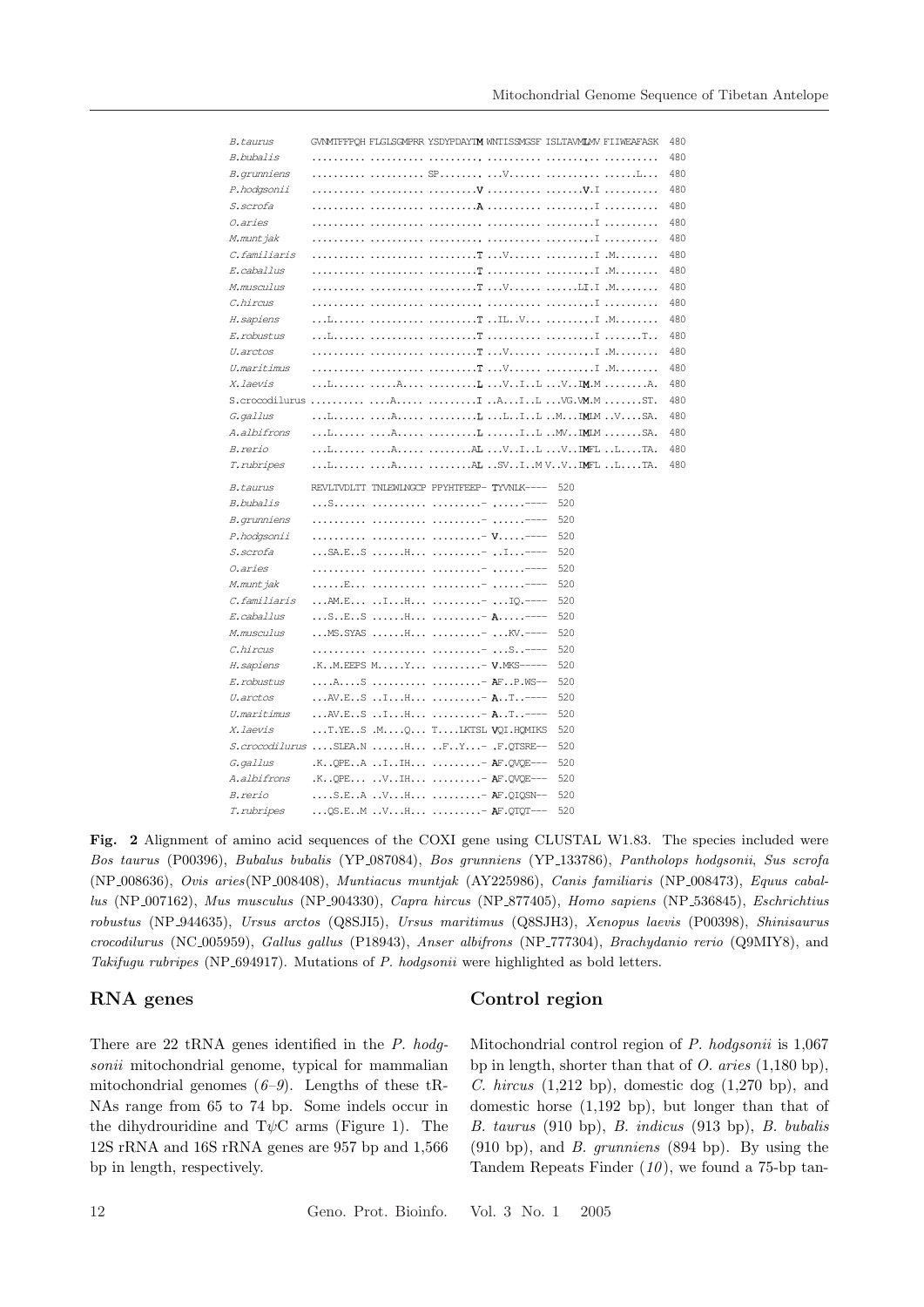dem repeats that vary among different species: four in  $O.$  aries (Ref. 6; another  $O.$  aries haplotype in the same study has three repeats), two in C. hircus, and two in P. hodgsonii. The 75-bp repeats appear at the same location for these three species, close to the 5'-end of the last prolinyl tRNA (Pro) gene (Figure 1). Sequence consensuses of these 75-bp repeats are very similar with identities of 86.7% between O. aries and P. hodgsonii, 74.0% between C. hircus and P. hodgsonii, and 76.6% between C. hircus and O. aries. In addition, P. hodgsonii has two additional 25-bp tandem repeats, which have not been found in Bos species. This repeat is inserted at the 3'-end of the P. hodgsonii control region, close to phenyalaninyl tRNA (Phe) gene (Figure 1).

The 75-bp repeat has a lower GC content (25%) than the average of the control region (39%), whereas the 25-bp repeat has slightly higher GC content (41%) than the average. Although we only found two 75-bplong tandems in control region of the C. hircus mitochondrial genome, there is no loss of length in the C. hircus control region, compared to the same region of O. aries.

### Phylogenetic analysis and time of divergence

Complete cytochrome b of P. hodgsonii, O. aries, C. hircus, and other species of the Bovidae family were used to construct phylogenetic trees by using  $PAUP*(4b10)$  (11), with Giraffe camelopardalis as the outgroup. Our result indicates that  $P$ . hodgsonii is more related to O. aries, C. hircus, and Oreotragus oreotragus (klipspringer) (Figure 3), consistent with previously studies  $(12, 13)$ . Based on the phylogenetic tree and a substitution rate of 0.056 per site per



Fig. 3 Neighbor-joining tree based on the complete cytochrome b genes of some Bovidae species. The tree was constructed by using PAUP\*(4b10), with parameters estimated by MODELTEST3.6 and with Giraffe camelopardalis as the outgroup. Number of bootstrap replication is 1000. Bootstrap values over 50% are shown on the branches.

million years between two taxa  $(14)$ , we estimated that P. hodgsonii and O. aries divided about 2.25 million years ago (Table 4).

Table 4 Molecular Divergence and Estimated Divergence Time Between Native Mammals on the Tibetan Plateau and Their Lowland Relatives

| <b>Species</b>              | Molecular divergence | Divergence time                 |
|-----------------------------|----------------------|---------------------------------|
|                             |                      | (million years before presence) |
| $P.$ hodgsonii- $C.$ hircus | 0.124                | 2.22                            |
| $P.$ hodgsonii- $O.$ aries  | 0.126                | 2.25                            |
| $O.$ aries– $C.$ hircus     | 0.124                | 2.21                            |
| B. grunniens-B. taurus      | 0.089                | 1.59                            |

Based on complete sequences of mitochondrial cytochrome b and a substitution rate of 0.056 per site per million years between two mammalian taxa.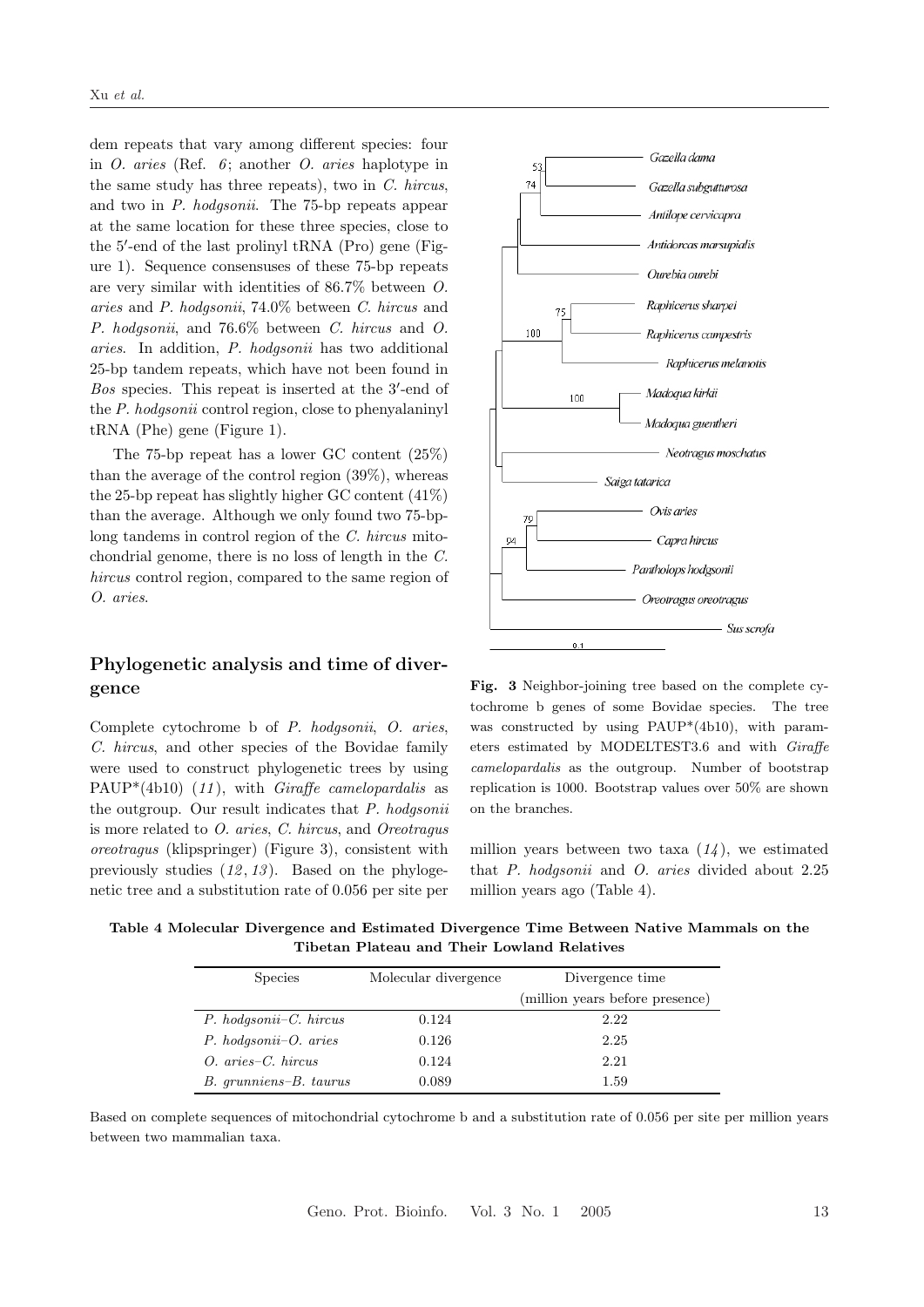#### Positive selection analysis

We used PAML  $(15)$  to analyze natural selection on mitochondrial genes of P. hodgsonii. The numbers of N (nonsynonymous substitutions) and S (synonymous substitutions) of each branch were calculated for eight genes that are more than 1,000 bp in length by codmel in PAML package. We found that N/S ratios of the COXI gene are significantly higher for the P. hodgsonii branch and the B. grunniens branch, compared with other branches (Fisher test  $P < 0.001$ ; Figure 4). The difference between N/S ratios of the B. grunniens branch and the P. hodgsonii branch is not significant (Fisher test  $P>0.1$ ). These results suggested that the COXI gene has probably undergone positive selection in P. hodgsonii and B. grunniens. Despite the fact that COXI of P. hodgsonii has only three unique amino acid changes, it has other variation shared with one or more other species, which may collectively alter the function of the protein itself or interactions with other components in the mitochondrial respiration system. Experimentation and detailed structural analysis are of essence to pinpoint the relatedness of structure and function underscored by genetic changes. The sequence alignment of a highly variable region of COXI from selected species is shown in Figure 2.

## Discussion

In the current study, we sequenced a complete mitochondrial genome from one P. hodgsonii individual, as the first attempt in a long-term research effort to understand the genetic basis of hypoxic adaptations of native fauna and flora on the Tibetan Plateau. Similar to other mammalian mitochondrial genomes, the P. hodgsonii mitochondrial genome contains 13 protein genes, 2 rRNA genes, 22 tRNA genes, and one control region. Its control region has two 75-bp tandem repeats near the last tRNA gene, whereas O. aries, C. hircus, and Bos species have three/four, two, and none, respectively. Although we only identified two 75-bp repeats in the control region of C. hircus, it is still possible that there might have been four units since *C. hircus* mitochondrial genome is very similar to the *O*. aries sequence in length and two of these four repeat units may occur early in time, resulted in poor homology due to mutations over a long decaying period. There are two additional 25-bp tandem repeats near the end of C. hircus's control region, suggesting that short tandem repeats occur frequently



Fig. 4 The COXI gene was used to analyze N/S ratio of each branch within Artiodactyla mammals. Phylogeny was inferred with PAUP\*(4b10). Numbers on the branches are mutation of nonsynonymous/synonymous for protein coding region of the COXI gene, as obtained with codeml in PAML package. \* Fisher test P-value < 0.001. Take other branches (except B. grunniens and P. hodgsonii branches) as background for testing. The difference between the B. grunniens and P. hodgsonii branches is not significant (Fisher test P-value  $> 0.1$ ).

among the mitochondrial genomes of O. aries, C. hircus, and P. hodgsonii.

Phylogenetic analysis on cytochrome b genes revealed that P. hodgsonii is more closely related with O. aries, C. hircus, and O. oreotragus, rather than other antelope species (the Antilopinae subfamily). Based on a substitution rate of 0.056 per site per million years between two mammalian taxa, we estimated that P. hodgsonii and O. aries divided about 2.25 million years ago. It was reported previously that climates around the Tibetan Plateau have undergone rapid changes at about 3.6–2.6 million years ago  $(16, 17)$ . Our results are in close agreement with the proposed climatic changes around the Tibetan Plateau.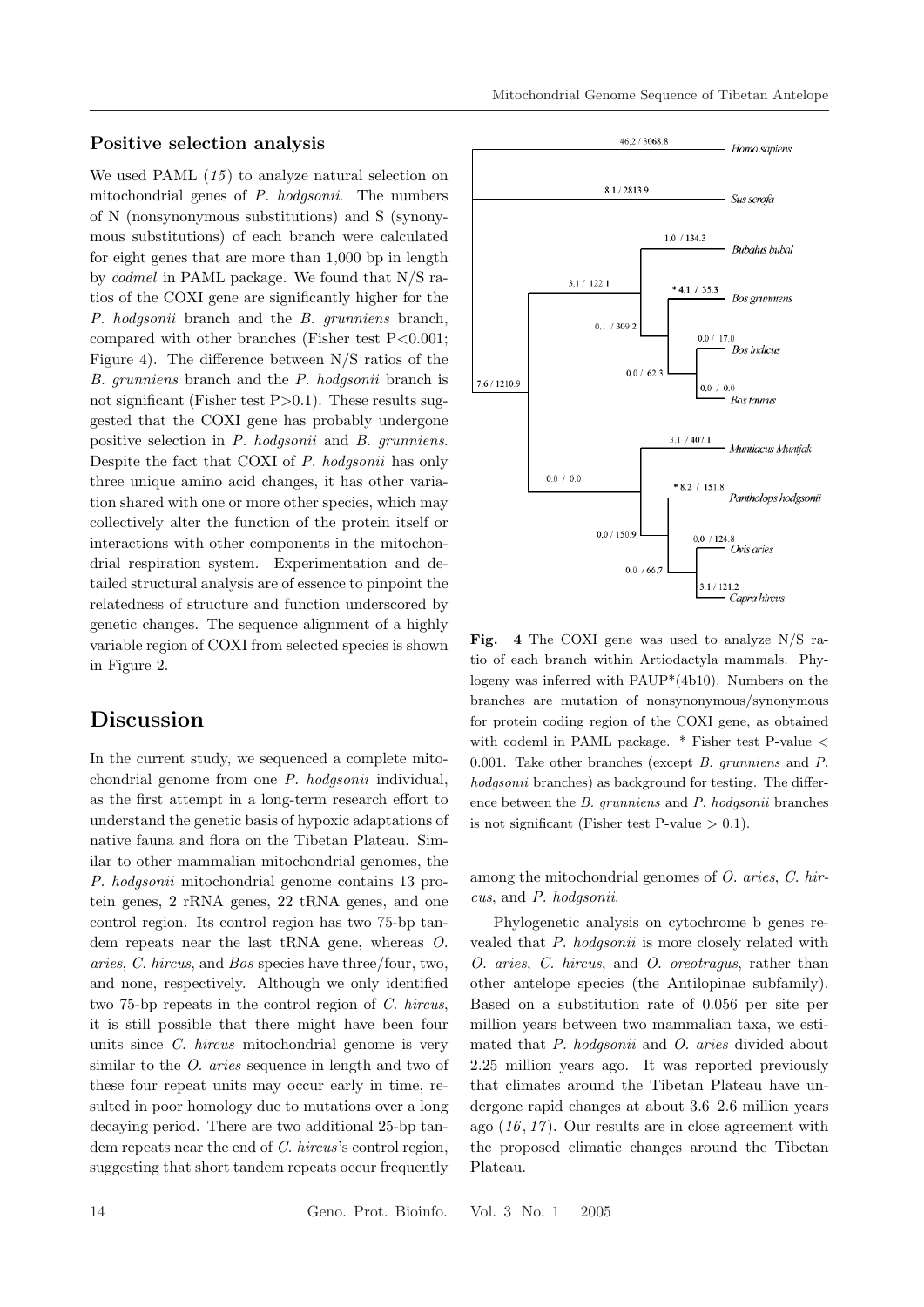To investigate whether the P. hodgsonii mitochondrial genes have been selected under the hypoxic environment of the plateau, we compared functional genes (CYTB, COXI, COXII, and COXIII) encoded in the mitochondrial genomes among P. hodgsonii and other distant relatives, including O. aries, C. hircus, and B. grunniens. In the COXI gene, we found that most of the mutations affecting amino acid sequences in P. hodgsonii and B. grunniens occur at sites between 400 and 500, whereas mutations in C. hircus occur at sites between 120 and 512. The region of 400 to 500 contains the transmembrane components X, XI, and XII, suggesting that nonsynonymous mutations unique to the two high altitude-adapted species may have functional implications. Although this process of functional prediction may not be very reliable, our results suggested to the likely targets for the next experimentation to verify the novel conjecture.

Evidence from N/S ratios shows that the COXI gene has more functional mutations in P. hodgsonii and B. grunniens compared with other mammals (Figure 4), providing further evidence that the COXI gene might have undergone positive selection among the native mammalian species of the plateau. The cytochrome c oxidase is the last step of the electron transport chain. It is consisted of 13 subunits, of which three subunits are encoded by the mitochondrial genome (COXI, II, and III), and ten subunits are encoded by the nuclear genome. Functional core of the enzyme complex is composed of subunits 1, 2, and  $3(18)$ . Numerous studies have shown that some of the subunits of the COX gene have higher nonsynonymous substitution rate in primate than in other animals, such as COXI  $(19)$ , COXII  $(20)$ , and the nuclear coded COXIV  $(21)$  and COXVII  $(22)$ . Several pieces of evidence suggest that structure and activity of cytochrome c oxidase may have adaptive changes during physiological hypoxia in mouse and rat cells (23 ). Expression of the mitochondrial genome encoded subunit COXI can decrease due to hypoxia while the enzyme efficiency remained. It suggested that expression of the COXI gene was regulated by the oxygen content. In addition, significant higher expression of COXI mRNA was observed in mammalian tissues, such as kidney and heart, during hibernation, and the change was not found in euthermic animals  $(24, 25)$ .

Since P. hodgsonii and B. grunniens are both well-adapted to the same environment, the Tibetan Plateau, natural selection may have resulted in similar genetic signatures in their genomes, including the

nuclear and mitochondrial genomes. Similar seemingly function-associated mutations and dN/dS ratios at COXI of P. hodgsonii and B. grunniens provided useful clues for further studies and functional confirmations on the role of mtDNA-encoded COX subunits on adaptation of native mammals to the unique Tibetan Plateau.

## Materials and Methods

#### DNA extraction and sequencing

Blood samples of P. hodgsonii individuals were collected from the Kekexili Natural Reservation in Qinghai Province, China, in December 2004. Samples were stored at  $4^{\circ}$ C for a few days before whole genomic DNA was extracted from the whole blood with standard salt-extraction method.

PCR primers and sequencing primers were designed based on a sequence of O. aries mitochondrial genome (NC<sub>-001941</sub>; ref.  $\epsilon$ ). PCR reactions were conducted on a PTC-200 thermal cycler with the following conditions: an initial denaturation step of  $95^{\circ}$ C  $(3 \text{ min})$  followed by 34 cycles of  $95^{\circ}$ C  $(30 \text{ s})$ , 58℃/56℃ (30 s), and 72℃ (90 s) followed by 72℃ for 10 min. PCR products were purified by Montage PCR Cleanup Kit (Millipore, Billerica, USA) and sequenced with ABI 3730xl DNA Analyzer (Applied Biosystems, Foster City, USA).

#### Sequence analysis

Base calling was performed with Phred (26) at the lowest Phred quality values control of 20. The sequences were assembled with Phrap (http://www.phrap.org) in a default setting. Sequence contigs were further finished, compared, and annotated in referencing to that of the *O. aries* sequence (NC<sub>-001941</sub>). Genes of tRNA were defined with tRNAscan-SE 1.2 (http://www.genetics.wustl.edu/eddy/tRNAscan-SE/). Comparative analysis was performed by using BLAST  $(27)$  and CLUSTAL W1.83  $(28)$ . Tandem repeats were defined with the program Tandem Repeats Finder  $(10)$ .

### Phylogenetic analysis

Complete sequences of cytochrome b genes from P. hodgsonii, O. aries, C. hircus, and other selected species of the Bovidae family were used to construct

Geno. Prot. Bioinfo. Vol. 3 No. 1 2005 15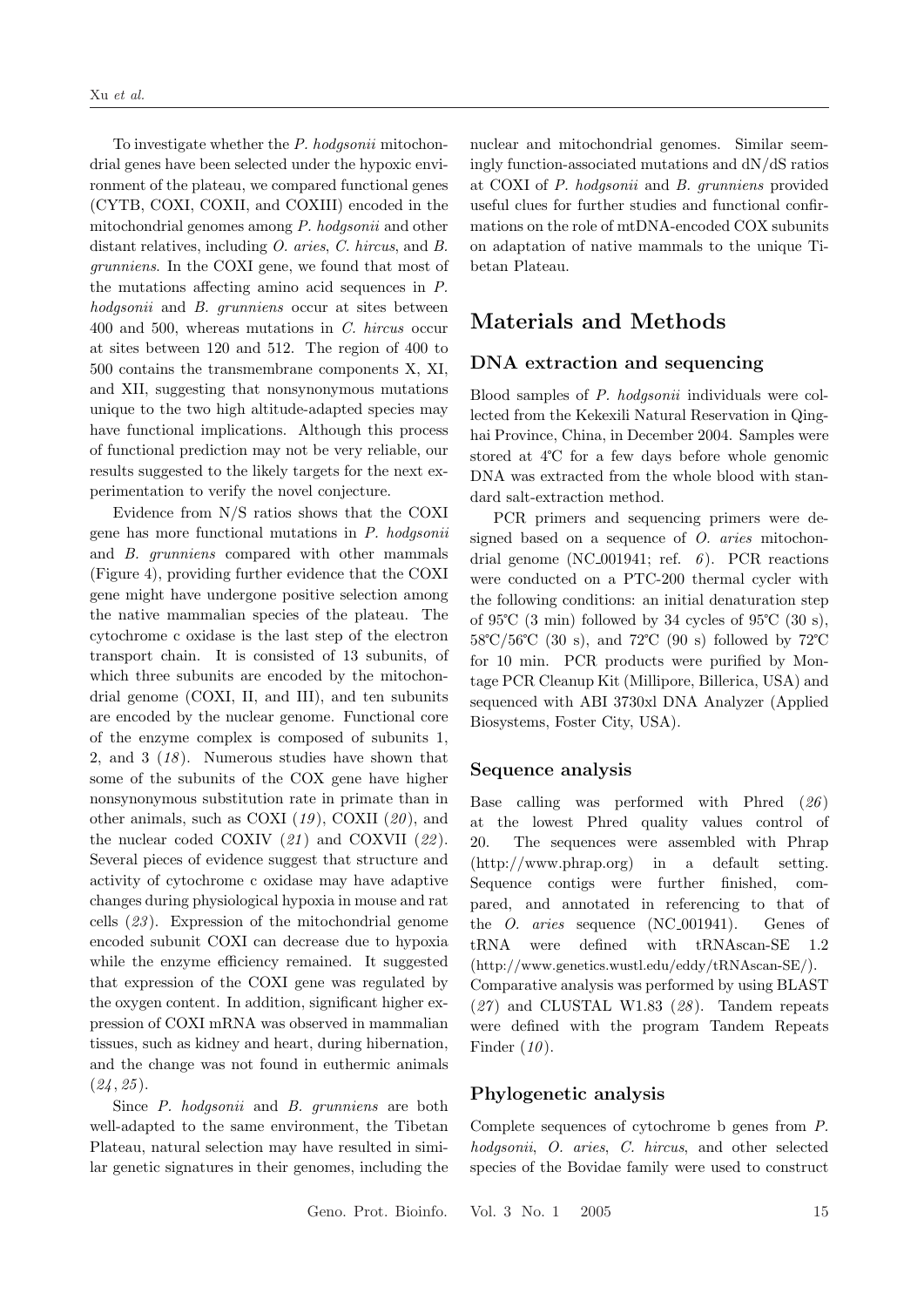phylogenetic trees, with G. camelopardalis as an outgroup. The sequences used were from P. hodgsonii, O. oreotragus (AF022052), Antilope cervicapra (AF022058), Ourebia ourebi (AF320574), Neotragus moschatu (AF022069), Madoqua kirki (AF022070), Madoqua guentheri (AF022071), Saiga tatarica (AF064487), Raphicerus sharpei (AF022050), Gazella dama (AF025954), Gazella subgutturosa (AF036282), Raphicerus campestris (AF022068), Raphicerus melanotis (AF022053), Antidorcas marsupialis (AF022054), O. aries (NC 001941), C. hircus (NC 005044), Bubalus bubal (NC 006295), B. grunniens (NC 006380), B. indicus (NC 005971), B. taurus (NC<sub>-006853</sub>), and *G. camelopardalis* (AB001612).

Sequences were aligned with CLUSTAL W1.83 in default options. Evolutionary models and parameters of the aligned sequences were estimated by MODEL-TEST3.6 (29 ). Phylogenetic trees were constructed with the neighbor joining arithmetic method using PAUP\*(4b10). Bootstrap analysis of 1,000 replicates was performed to estimate robustness of the tree.

### Analysis of positive selection

Eight protein coding genes with the length of over 1,000 bp were used to calculate N/S in each branch by using PAML, and phylogenetic trees were constructed with PAUP\*(4b10). The F3X4 model for codon frequency and free ratio model of  $\omega$  ratio assumption was performed with the genetic codon of mammalian mitochondrial, and the other parameters were used as default. The DNA sequences were aligned as protein sequences. The following sequences were also included in the analysis from Homo sapiens (X93334), Sus scrofa (NC<sub>-000845</sub>), Bubalus bubal (NC 006295), B. grunniens (NC 006380), B. indicus (NC 005971), B. taurus (NC 006853), Muntiacus muntjak (AY225986), O. aries (NC 001941), C. hir $cus (NC_005044), and P. hod gsonii.$ 

# Acknowledgements

We are grateful to Dr. Ming-Sheng Yu of the Qinghai Academy of Animal and Veterinary Science, Qinghai University, staff of the Kekexili Natural Reservation, and students of Qinghai University Medical School for sample collection. Xiao-Mei Tong, Yan Guo, Jun Li, and staff of the Beijing Genomics Institute helped through molecular experiment and data analysis. Dr. Wen Wang provided invaluable comments for data analysis and the manuscript. This

work was supported by Chinese Academy of Sciences (grant to Jun Yu, No. KSCX2-SW-331), National Natural Science Foundation of China (grant to Ri-Li Ge, No. 30393133), and Natural Research Foundation of Qinghai (grant to Ri-Li Ge, No. 2003-N-120).

# References

- 1. Nowak, R.M. (ed.) 1999. Walkers Mammals of the World, Sixth Edition. The Johns Hopkins University Press, Baltimore, USA.
- 2. Boore, J.L. 1999. Animal mitochondrial genomes. Nucleic Acids Res. 27: 1767-1780.
- 3. Blier, P.U., et al. 2001. Natural selection and the evolution of mtDNA-encoded peptides: evidence for intergenomic co-adaptation. Trends Genet. 17: 400- 406.
- 4. Bannikova, A.A. 2004. Molecular markers and modern phylogenetics of mammals. Zh. Obshch. Biol. 65: 278-305.
- 5. Ojala, D., et al. 1981. tRNA punctuation model of RNA processing in human mitochondria. Nature 290: 470-474.
- 6. Hiendleder, S., et al. 1998. The complete mitochondrial DNA sequence of the domestic sheep (Ovis aries) and comparison with the other major ovine haplotype. J. Mol. Evol. 47: 441-448.
- 7. Anderson, S., et al. 1981. Sequence and organization of the human mitochondrial genome. Nature 290: 457-465.
- 8. Lin, C.S., et al. 1999. Complete nucleotide sequence of pig (Sus scrofa) mitochondrial genome and dating evolutionary divergence within Artiodactyla. Gene. 236: 107-114.
- 9. Parma, P., et al. 2003. The complete nucleotide sequence of goat (Capra hircus) mitochondrial genome. Goat mitochondrial genome. DNA Seq. 14: 199-203.
- 10. Benson, G. 1999. Tandem repeats finder: a program to analyze DNA sequences. Nucleic Acids Res. 27: 573-580.
- 11. Swofford, D.L. 2002. PAUP\*: phylogenetic analysis using parsimony (and other methods). Version 4 beta 10. CD-ROM. Sinauer Associates, Inc., Publishers, Sunderland, USA.
- 12. Hassanin, A., et al. 1998. Molecular systematics of the subfamily Caprinae (Artiodactyla, Bovidae) as determined from cytochrome b sequences. J. Mammal. Evol. 5: 217-236.
- 13. Matthee, C.A. and Robinson, T.J. 1999. Cytochrome b phylogeny of the family Bovidae: resolution within the Alcelaphini, Antilopini, Neotragini, and Tragelaphini. Mol. Phylogenet. Evol. 12: 31-46.